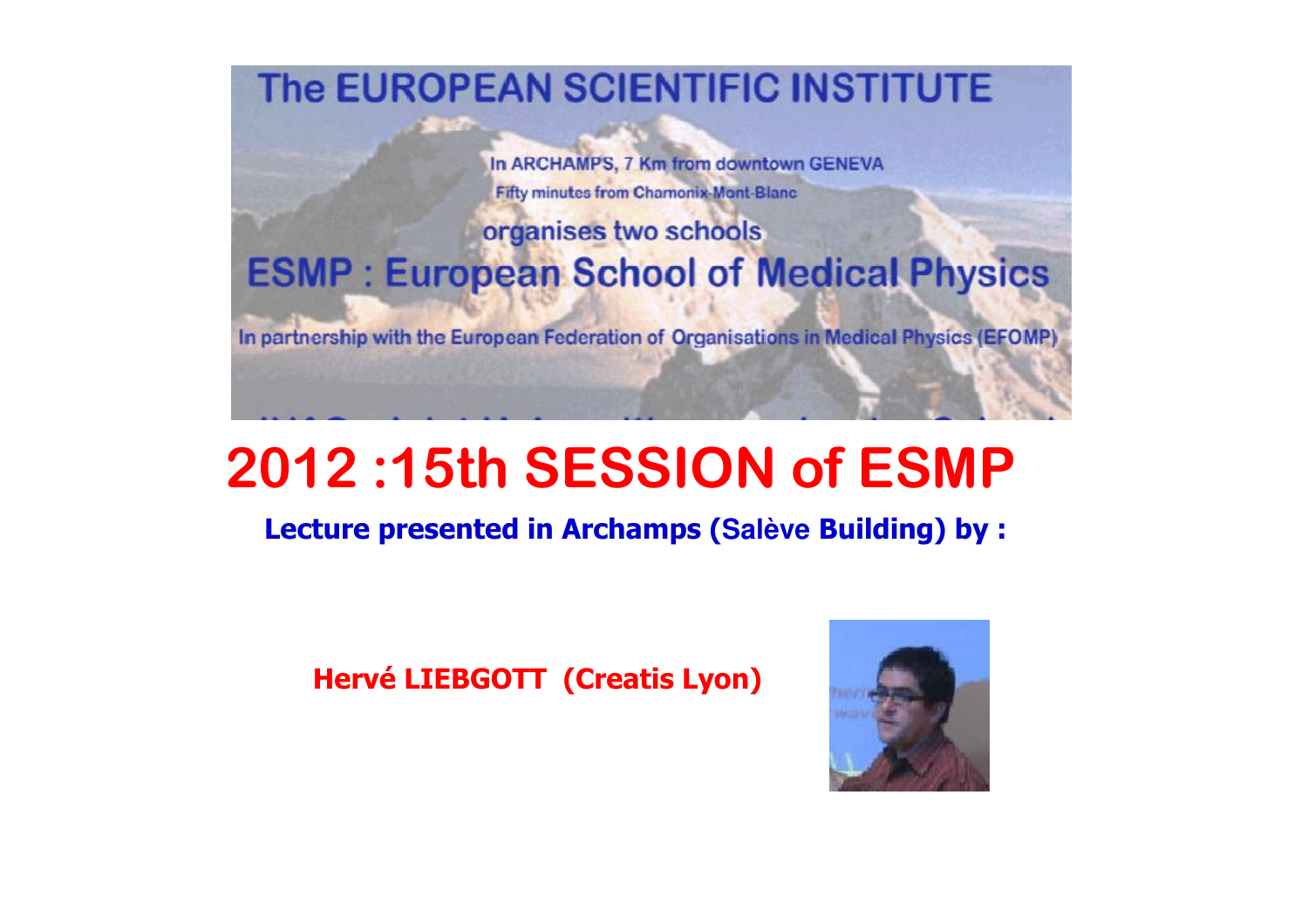## **Simulation of ultrasound transducer fields and ultrasound imaging Field\_II and Field\_II\_GUI software Practical exercises**

#### Introduction

 Field II is a program for simulating ultrasound transducer fields and ultrasound imaging using linear acoustics. The program uses the Tupholme-Stepanishen method for calculating pulsed ultrasound fields. The program is capable of calculating the emitted and pulse-echo fields for both the pulsed and continuous wave case for a large number of different transducers. Also any kind of linear imaging can be simulated as well as realistic images of human tissue. The program is running under Matlab and the programs are currently free to use under certain restrictions (copyright, http://server.oersted.dtu.dk/personal/jaj/field/).

Field\_II\_Gui is a Graphical User interface:

http://dukemil.bme.duke.edu/Ultrasound/Simulation/field\_ii/field\_ii\_gui.html

#### **1. Run Matlab and the Graphic User interface**

- Start Matlab
	- define "current directory" : C:\Field
- $-$  >> Field\_II\_GUI

This will open two figures on your desktop. One window has a series of data entry boxes, and the other is used for displaying results.

 In the data entry window, examine the data entry boxes and make sure they make sense to you. In this exercise you will explore a number of simple array geometries by manipulating these parameters. In addition, the GUI has a calculation menu for choosing the type of response to calculate, and a display menu for choosing how to plot the simulation results.

- $\triangleright$  Transducer Parameters
- $\triangleright$  General Settings
- Excitation Pulse
- $\sum_{n=1}^{\infty}$  Target Type
- $\sum_{\text{Delta}}$
- $\geq$  Plot

Note: As a parameter is changed, the two last steps (Calculate and Plot) must be executed.

#### **2. Make one's the Graphic User interface Field\_II\_Gui**

With the default values (center frequency 7.5 MHz, target Point, ....) calculate the pressure field in transmission and reception (TX/RX Pressure Field) and display the plots available.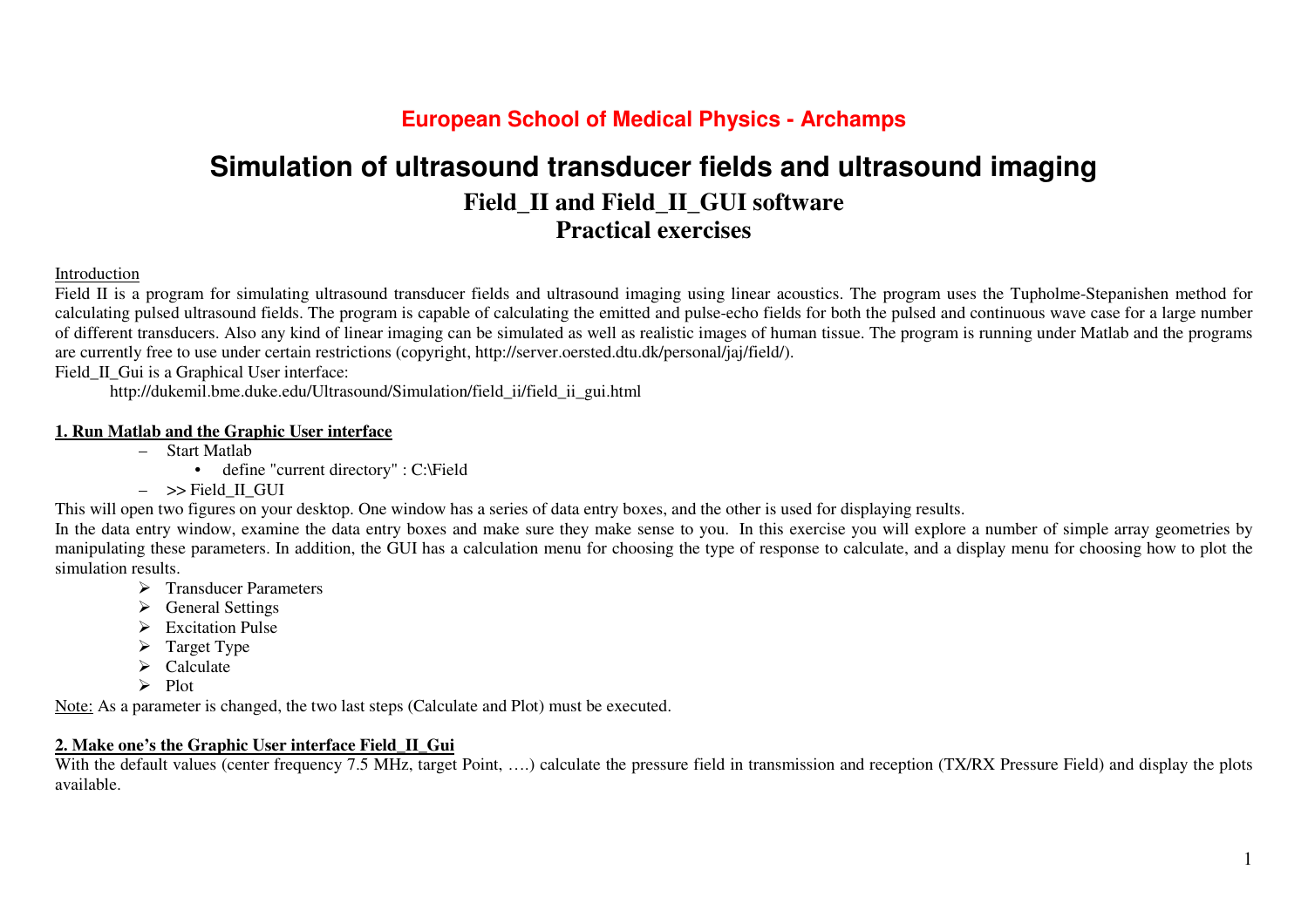#### **3. Axial and lateral resolution**



Note the lateral width of the beam (at - 6 dB). This is indicative of the lateral resolution of the imaging system.

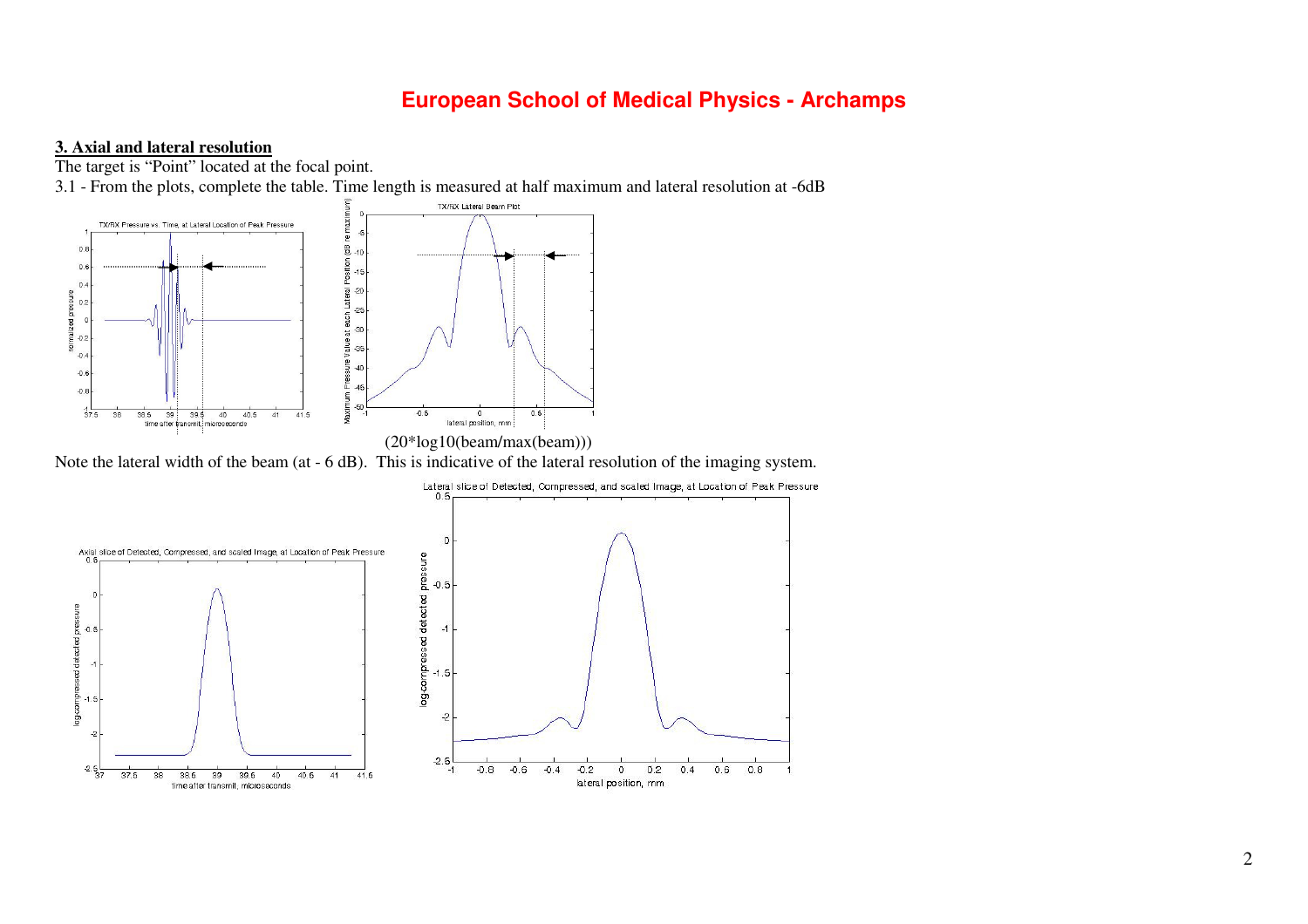Axial resolution = Time length  $*$  1540m/s

|                           | <b>Center Frequency</b> |       |               |  |
|---------------------------|-------------------------|-------|---------------|--|
|                           | 2 MHz                   | 5 MHz | <b>10 MHZ</b> |  |
| Period of the transmitted |                         |       |               |  |
| signal                    |                         |       |               |  |
| Time length of the        |                         |       |               |  |
| transmitted signal        |                         |       |               |  |
| <b>Axial Resolution</b>   |                         |       |               |  |
|                           |                         |       |               |  |
| <b>Lateral Resolution</b> |                         |       |               |  |
|                           |                         |       |               |  |

3.2 – Corroborate the lateral resolution and axial resolution measurements with a new simulation: target «structured » (2 points in axial direction and 2 points in lateral direction, distance between targets 0.5 mm) for the same frequencies.

3.3 - Move the targets out of the focal point. Observe the change in resolutions.

3.4 – Change the excitation pulse. Is there some change in the resolutions?

#### **4. Focalised beam**

Chose a target *structured* : 10 axial points, distance between axial points 1 mm, 1 lateral point. The central frequency is 5 MHz and the lateral ROI is 5 mm.

 Observe the spatial differences of the point spread function with a linear probe made of 16, 64 and 128 elements. In the latter case, compare the images obtained with a central frequency of 2, 5 and 10 MHz

#### **5. Diffuse scattering**

Generation of an image including a hypoechoic cyst and structured scatterers

Number of element 64 Frequency: 5 MHz Sampling Frequency: 25 MHz, Lateral ROI range: 8 mm Lateral increment: 0.1 mm Target type: structured and diffuse Number of axial points: 3 Distance between axial points: 0. 5 mm Number of lateral points: 3 Distance between lateral points: 0. 5 mm Diffuse ROI size: 8 mm Diffuse scatterer density: 5 Amplitude ratio: 10

Evaluation of the processing time – Storage of the resulting image Change the scatterers density  $: 10, 2$  – comparison of the processing time and image aspects